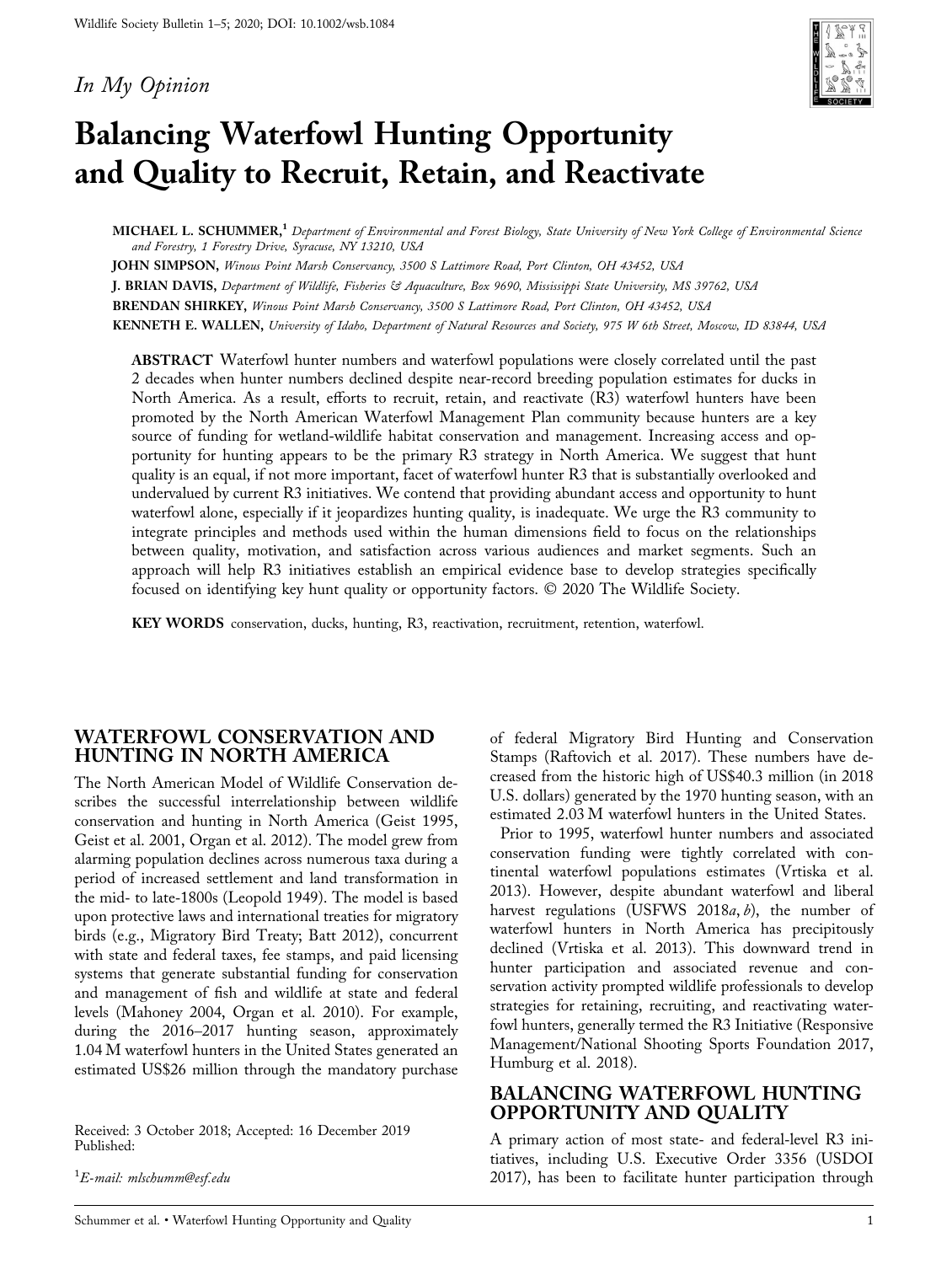increased access and opportunity. Examples include opening formerly closed National Wildlife Refuge lands to hunting, increasing hours available to hunt, adding additional public locations to hunt, and reducing restrictions on hunting methods and equipment (Devers et al. 2017, Responsive Management/National Shooting Sports Foundation 2017, USDOI 2017). These decisions follow a common assumption that increased access and opportunity to hunt will directly increase participation in hunting or indirectly increase participation through improved hunter satisfaction (Devers et al. 2017, Responsive Management/National Shooting Sports Foundation 2017, USDOI 2017). In this respect, we speculate that contemporary R3 initiatives may be undervaluing the importance of hunt quality, potentially reducing the efficacy of R3 initiatives as a result. That is, increasing access and opportunity often appears to be a default strategy without consideration that waterfowl hunters are a diverse audience who seek varied experiences, which are arguably independent of or have a complex relationship with hunting access and opportunity (Fontaine et al. 2019, Schroeder et al. 2019b).

Though presumably important to waterfowl hunter R3, hunt quality indicators like achievement-oriented motivations, which measure self‐determined standards of performance such as harvest success, tend to be ignored or inconsistently used (Driver 1983, Vaske et al. 1986, Decker et al. 1987, Decker and Connelly 1989). A clearer understanding of the relationship between hunt quality indicators is essential to comprehensively inform R3 efforts. For example, among wild turkey (Meleagris gallopavo) hunters, Schroeder et al. (2019a) demonstrated that achievement‐oriented hunting experiences were the strongest predictors of hunter satisfaction compared with appreciation or affiliation experiences. Similarly, experiences related to observing ducks and bagging ducks were important to satisfaction among Minnesota waterfowl hunters, regardless of avidity (Schroeder et al. 2019b). Hunt quality scores from surveys collected on Mississippi Wildlife Management Areas and Missouri Waterfowl Conservation Areas correlate strongly with the number of ducks bagged (Schummer et al. 2019; A. Raedeke, Missouri Department of Conservation, unpublished data). Similarly, nearly 80% of respondents to the 2017 National Survey of Waterfowl Hunters indicated that birds harvested influenced their hunt satisfaction (McFadden 1981; Adamowicz et al. 1994; Slagle and Dietsch 2018a, b, c, d). Discrete choice models from the same survey demonstrated that greatest relative desirability was achieved when the maximum daily bag limit was reached, and least in harvesting one duck for all flyways in the United States (Slagle and Dietsch 2018a, b, c, d). These examples exist within a larger body of human dimensions evidence that strongly suggests hunt quality is a key component of waterfowl hunter satisfaction, and should be more integral in directing R3 initiatives and strategies. Per the National Survey of Waterfowl Hunters, Fulton et al. (2017) framed a 'quality waterfowl hunt' as a day afield that included 1) a location <2 hours from home, 2) when a sufficient number

The potential importance of hunt quality, however, is often overlooked in current R3 implementation plans. Currently, Iowa, Georgia, California, and Kentucky are the only states in the United States that have implemented official R3 statewide plans (Georgia Department of Natural Resources 2017, Iowa Department of Natural Resources 2017, California Department of Fish and Wildlife [DFW] 2019, Kentucky Department of Fish and Wildlife Resources 2019). These plans identify increasing access and opportunity as a priority, but only Kentucky's plan explicitly recognizes the importance of quality of experience within identified R3 strategies. For example, Iowa's plan "Strategy 3" identifies 9 action items to "Increase Access and Opportunity"; Georgia's plan Strategy 4 specifically denotes, "Improve access to hunting and shooting areas"; and California's Plan Topic 1 Action 1 is to "Address opportunity barriers to make hunting and fishing more accessible." Yet none of these 3 plans address anywhere within identified strategies and action items the importance of managing for, or improving, quality of user experience. Conversely, Kentucky's Strategy 5 is to "Improve access to quality areas used for hunting, fishing, trapping, boating, recreational shooting, and other wildlife related activities." Within this strategy, Action Item 1 recognizes that public land should be high quality, Action Item 2 tasks partners with surveying user groups to determine user expectations, and finally an "Indicator of Success" includes the documentation of expectations of quality of experience for public access.

Hunt quality also seems to be overlooked by the waterfowl management community. For example, the Summary Workshop Report from The Future of Waterfowl II Workshop (Shepherdstown, WV, USA, 27–28 Sep 2017) notes that improving hunting access and opportunity was an important R3 strategy (NAWMP 2017). However, "Incorporating hunter satisfaction metrics into waterfowl management goals" was identified as "low" priority by 47% of respondents in the 2017 Survey of Waterfowl and Wetland Professionals (NAWMP 2017 [appendix 9]). Conversely, survey findings presented at The Future of Waterfowl II Workshop indicated that hunters are more concerned about factors that influence hunt quality compared with efforts focused on increasing opportunity, through greater bag limits and, to a lesser extent, more days (NAWMP 2018). We are encouraged that the latest NAWMP revision at least recognizes that current harvest management is perhaps disconnected from hunter desires, explicitly stating: "Waterfowl harvest management is largely based on the assumption that hunters desire maximum opportunity." We advocate for testing this assumption and employing adaptive-learning-based methods to understand and improve R3 programs for waterfowl hunting as they are increasingly applied nation‐wide. It is also encouraging that the Mississippi and Central flyways are currently considering explicitly including hunter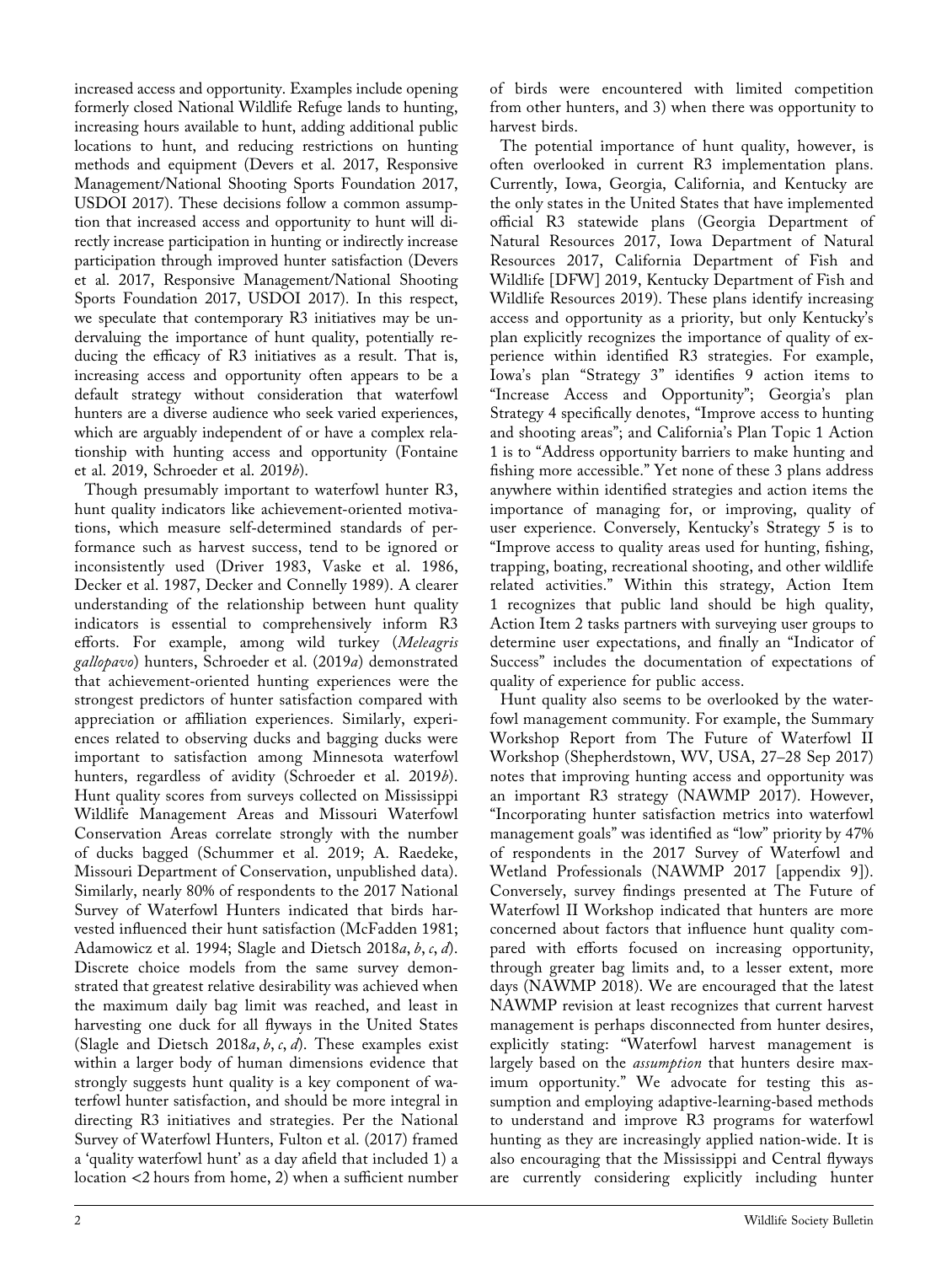objectives in adaptive management strategies (NAWMP 2018).

## QUALITY VERSUS QUANTITY AND POTENTIAL TRADE‐OFFS

We contend that providing abundant opportunity to hunt waterfowl, at the expense of a quality hunting experience, will not achieve R3 objectives. Hunt opportunity, as it is generally operationalized within R3 initiatives, and hunt quality are management goals that can conflict because increased opportunity can lead to reduced quality. Too many hunters at a particular location can result in greater competition among parties, fewer birds because of excessive disturbance, or exacerbate nocturnal behavior in waterfowl; all which reduce a hunter's ability to see and harvest waterfowl (Fox and Madsen 1997, Bregnballe and Madsen 2004, Dooley et al. 2010, St. James et al. 2013). The trade‐off between opportunity and quality may necessitate adaptive management of the timing and number of waterfowl hunters to sustain abundant waterfowl for hunters to see and enhance their odds of harvesting birds (Heyser 2017). Improved access and opportunity can lead to increased hunting pressure, inter-hunter competition, overcrowding, and thus limit opportunities to observe and harvest waterfowl; all of these are factors known to negatively affect waterfowl hunter satisfaction (Fulton et al. 2017; Heyser 2017; Slagle and Dietsch 2018a, b, c, d). Explicitly including hunt management strategies into wetland restoration plans may be beneficial and would be a proactive approach to concurrently provide increasing opportunity and quality while meeting R3 objectives for waterfowl hunting.

Given these latent issues, we urge the waterfowl R3 community begin to focus on hunt quality by testing potential trade‐offs between opportunity and quality, and, if warranted, develop an associated research agenda that builds upon approaches and empirical evidence from the human dimensions field (Driver 1985). We suggest that waterfowl hunters are motivated by having previously harvested an acceptable number of birds at a location, observing a reasonable number of harvestable birds while scouting, hearing of a place where they have a high likelihood of successfully harvesting birds, or were invited by someone who previously had success in harvesting birds somewhere (Schroeder et al. 2011, Heyser 2017). We also suggest that a minimum number of high‐quality hunting experiences are needed annually to recruit, retain, and reactivate waterfowl hunters. That is, R3 may become more effective if it were to focus on the actualization of factors empirically observed as being important to waterfowlers (i.e., observing and harvesting waterfowl). This could presumably be achieved when hunters have a place to hunt with little competition from other hunters and are provided a threshold of shooting opportunities to evoke a quality experience (Fulton et al. 2017; Heyser 2017; Slagle and Dietsch 2018a, b, c, d). Facilitating these types of quality hunting experiences during the initial years of waterfowl hunting or period of reactivation are important for hunters to develop an identity as a waterfowl hunter (e.g., Leopold 1949 [in Red‐legs Kicking]; Schroeder et al. 2013). A focus on increasing hunt quality should be considered a key component of R3 initiatives, or at a minimum, included in adaptive learning models as the current NAWMP plan suggests (NAWMP 2018).

## MARKET SCIENCE TO UNDERSTAND QUALITY VERSUS QUANTITY

As the previous sections contend, increasing opportunity tends to be a default, one‐size‐fits‐all solution based on the pervasive assumption that hunters desire maximum opportunity. This assumption creates imbalance and limits R3's potential. The assumption dismisses the fact that "waterfowl hunters" are a collection of stakeholders who differ in terms of motivations, behaviors, psychographics, and demographics (Larson et al. 2014, Bradshaw et al. 2019). It also contradicts R3 imperatives to identify and engage current and potential waterfowl hunters. R3 initiatives must better discern the diversity of waterfowlers to understand if and how opportunity improves recruitment, retention, and reactivation or if, as we contend, a focus on quality is warranted. We recommend that R3 better integrate market science principles and methods into their toolbox to empirically investigate quality versus quantity issues and potential trade‐offs.

Market science can clarify linkages between hunt quality, opportunity, satisfaction, and R3 objectives (California DFW 2019). For example, recreation and leisure scholars have used market science methods like expectancy-value models to reveal relationships between quality and satisfaction (Burns et al. 2003). Market science research uses various models and analyses to explore influences on satisfaction and participation. These include but are not limited to the Kano model, a revised importance performance analysis (RIPA), an importance grid analysis, and a penalty–reward contrast analysis (Kano et al. 1984, Matzler et al. 2003, Deng 2007, Schroeder et al. 2019a, b). The RIPA approach, for instance, can be used to focus R3 strategies because it identifies hunt attributes or experiences that improve satisfaction or participation (Schroeder et al. 2018).

Market science provides concepts to strategically identify additional and increasingly specific waterfowl hunter segments (Schroeder et al. 2006, Kyle et al. 2007). However, many R3 efforts seem to employ undifferentiated, massmarketing approaches based on the assumption that there is one type of waterfowl hunter, who is motivated by, and whose satisfaction is dependent on, maximum opportunity. Yet, common waterfowl R3 efforts fail to target other segments, despite, for example, an established body of evidence suggesting that various experiences and motivations related to hunt quality are significant predictors of satisfaction and participation (Vaske et al. 1986, Decker et al. 1987, Schroeder et al. 2019a, b). Like RIPA, standard factor or cluster analyses procedures can help clarify our understanding of the behavioral heterogeneity among waterfowl hunters. More recently, researchers have begun using a hyper-segmentation method called microtargeting, which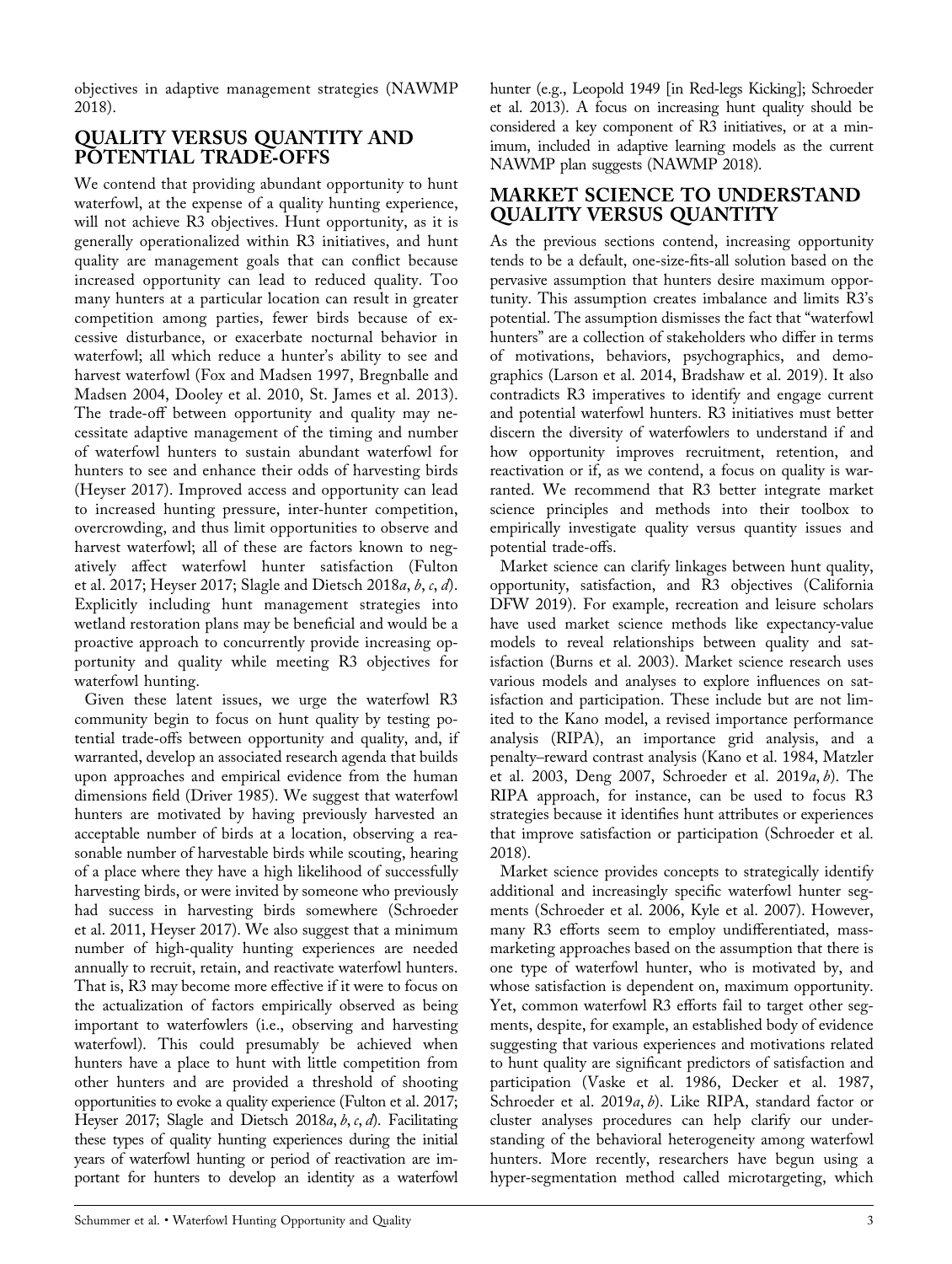employs "markets‐of‐one" or "one‐to‐one marketing" principles, to improve the efficacy of conservation initiatives. A study by Metcalf et al. (2019) applied big data analytics (i.e., statistical and algorithmic processes that analyze large and varied data sets to reveal patterns and correlations) to identify and predict individuals who were the most likely to respond positively to certain messages or interventions aimed at recruiting conservation easement participants.

In addition to their ability to empirically disabuse R3 of the assumption that hunters desire maximum opportunity, another benefit of having market science techniques in the R3 toolbox is that they can proactively deter another assumption, that waterfowl hunters achieve satisfaction through similar experiences. Directly addressing these extant and potential assumptions with empirical methods can better balance and focus R3 efforts to maximize satisfaction, minimize conflict, and improve the waterfowl hunting experience. R3 initiatives with market science in their toolbox are better equipped to operationalize the reality that waterfowl hunters are a diverse collection of individuals. In turn, this leads to initiatives that can systematically and empirically demonstrate their need to focus on opportunity or quality.

### **CONCLUSION**

Is recruiting, retaining, and reactivating waterfowl hunters to maintain conservation funding a primary goal of state and federal agencies? If so, it is imperative to test assumptions and better understand the interrelationships among hunt opportunity, hunt quality, and ultimately R3. Such an approach will increasingly focus conservation and hunt management strategies to explicitly include the diversity of hunter types into the adaptive management framework. We suggest that methods from market science can refine our understanding of the relationship between quality and satisfaction, identify the experience (product) being purchased, and grow diverse and persistent participants (consumer base), and, subsequently, license sales and support for waterfowl and wetlands conservation. Among the strategies of R3 programs, campaigns, advertisements, regulations packages, and waterfowl area management designed to improve "product" quality and satisfaction are paramount. Following NAWMP (2018:17), we contend that integrating a focus on quality and perspectives from marketing into waterfowl R3 initiatives "can create pathways that provide the cumulative experiences needed to help individuals transition from potential stakeholders to active stakeholders with a vested interest in supporting waterfowl conservation."

#### ACKNOWLEDGMENTS

We thank the Associate Editor and anonymous reviewers for improving our manuscript.

# LITERATURE CITED

Adamowicz, W., J. Louviere, and M. Williams. 1994. Combining revealed and stated preference methods for valuing environmental amenities. Journal of Environmental Economics and Management 26:271–292.

- Batt, B. D. J. 2012. The marsh keepers journey: the story of Ducks Unlimited Canada. Ducks Unlimited Canada, Stonewall, Manitoba, Canada.
- Bradshaw, L., R. H. Holsman, J. Petchenik, and T. Finger. 2019. Meeting harvest expectations is key for duck hunter satisfaction. Wildlife Society Bulletin 43:102–111.
- Bregnballe, T., and J. Madsen. 2004. Tools in waterfowl reserve management: effects of intermittent hunting adjacent to a shooting‐free core area. Wildlife Biology 10:261–268.
- Burns, R. C., A. R. Graefe, and J. D. Absher. 2003. Alternate measurement approaches to recreational customer satisfaction: satisfaction‐only versus gap scores. Leisure Sciences 25:363–380.
- California Department of Fish and Wildlife. 2019. California hunting and fishing Recruitment, Retention, and Reactivation action plan. California Department of Fish and Wildlife, Sacramento, USA.
- Decker, D. J., T. L. Brown, B. L. Driver, and P. J. Brown. 1987. Theoretical developments in assessing social values of wildlife: toward a comprehensive understanding of wildlife recreation involvement. Pages 76–95 in D. J. Decker and G. R. Goff, editors. Valuing wildlife: economic and social perspectives. Westview Press, Boulder, Colorado, USA.
- Decker, D. J., and N. A. Connelly. 1989. Motivations for deer hunting: implications for antlerless deer harvest as a management tool. Wildlife Society Bulletin 17:455–463.
- Deng, W. J. 2007. Using a revised importance-performance analysis approach: the case of Taiwanese hot springs tourism. Tourism Management 28:1274–1284.
- Devers, P. K., A. J. Roberts, S. Knoche, P. I. Padding, and R. Raftovich. 2017. Incorporating human dimensions objectives into waterfowl habitat planning and delivery. Wildlife Society Bulletin 41:405–415.
- Dooley, J. L., T. A. Sanders, and P. F. Doherty. 2010. Mallard response to experimental walk‐in and shooting disturbance. Journal of Wildlife Management 74:1815–1824.
- Driver, B. L. 1983. Master list of items for recreation experience preference scales and domains. Unpublished document. U.S. Department of Agriculture Forest Service, Rocky Mountain Forest and Range Experiment Station, Fort Collins, Colorado, USA.
- Driver, B. L. 1985. Specifying what is produced by management of wildlife by public agencies. Leisure Sciences 7:281–295.
- Fontaine, J. J., A. D. Fedele, L. S. Wszola, L. N. Messinger, C. J. Chizinski, J. J. Lusk, K. L. Decker, J. S. Taylor, and E. F. Stuber. 2019. Hunters and their perceptions of public access: a view from afield. Journal of Fish and Wildlife Management 10:589–601.
- Fox, A. D., and J. Madsen. 1997. Behavioural and distributional effects of hunting disturbance on waterbirds in Europe: implications for refuge design. Journal of Applied Ecology 34:1–13.
- Fulton, D., K. Slagle, and A. Raedeke. 2017. 2018 NAWMP hunter survey. NAWMP update: assessment/implementation summary. [https://nawmp.org/](https://nawmp.org/sites/default/files/2018-01/1%20page%20SUMM%20NAWMP%20Hunter%20Survey%20June%2020%202017_0.pdf) sites/default/files/2018‐[01/1%20page%20SUMM%20NAWMP%20Hunter](https://nawmp.org/sites/default/files/2018-01/1%20page%20SUMM%20NAWMP%20Hunter%20Survey%20June%2020%202017_0.pdf) [%20Survey%20June%2020%202017\\_0.pdf.](https://nawmp.org/sites/default/files/2018-01/1%20page%20SUMM%20NAWMP%20Hunter%20Survey%20June%2020%202017_0.pdf) Accessed 10 Apr 2019.
- Geist, V. 1995. North American policies of wildlife conservation. Pages 75–129 in V. Geist and I. McTaggert‐Cowan, editors. Wildlife conservation policy. Detselig Enterprises, Limited, Calgary, Alberta, Canada.
- Geist, V., S. P. Mahoney, and J. F. Organ. 2001. Why hunting has defined the North American model of wildlife conservation. Transactions of the North American Wildlife and Natural Resources Conference 66:175–185.
- Georgia Department of Natural Resources. 2017. Georgia hunting action plan strategies for Recruiting, Retaining, and Reactivating hunters. Georgia Department of Natural Resources, Atlanta, USA.
- Heyser, H. A. 2017. Want great hunting? What you need, in a word, is restraint. California Waterfowl Association (Winter):20–26.
- Humburg, D. D., M. G. Anderson, M. G. Brasher, M. F. Carter, J. M. Eadie, D. C. Fulton, F. A. Johnson, M. C. Runge, and M. P. Vrtiska. 2018. Implementing the 2012 North American Waterfowl Management Plan revision: populations, habitat, and people. Journal of Wildlife Management 82:275–286.
- Iowa Department of Natural Resources. 2017. Cultivating the future of outdoor recreation in Iowa. Iowa Department of Natural Resources, Des Moines, USA.
- Kano, N., N. Seraku, F. Takahashi, and S. Tsuji. 1984. Attractive quality and must‐be quality. Hinshitsu 14:39–48.
- Kentucky Department of Fish and Wildlife Resources. 2019. R3 strategic plan—increasing participation in hunting, fishing, trapping, boating,